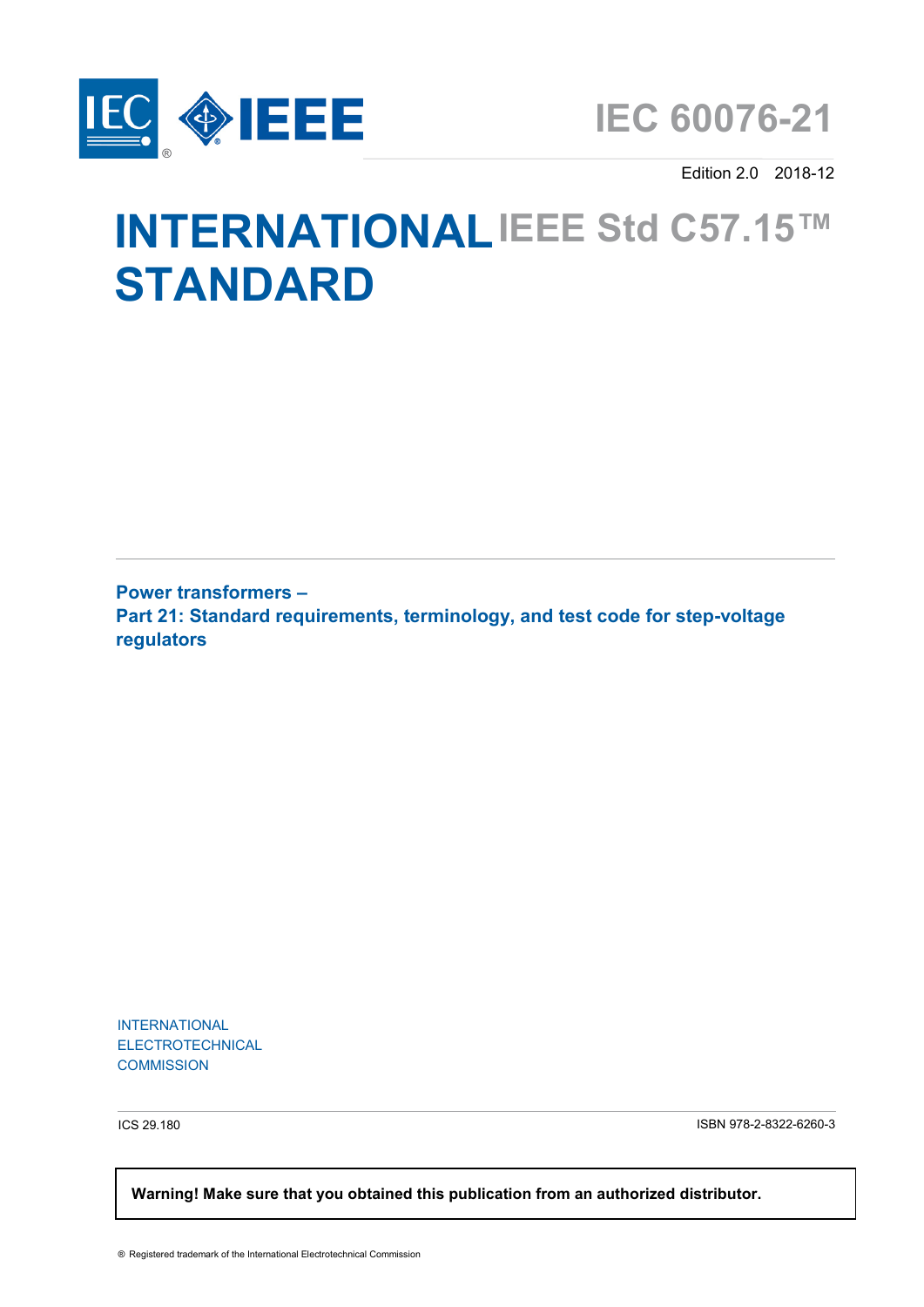## **CONTENTS**

| 1 |       |                                                                             |  |
|---|-------|-----------------------------------------------------------------------------|--|
| 2 |       |                                                                             |  |
|   | 2.1   |                                                                             |  |
|   | 2.2   |                                                                             |  |
|   | 2.3   |                                                                             |  |
| 3 |       |                                                                             |  |
| 4 |       |                                                                             |  |
| 5 |       |                                                                             |  |
|   | 5.1   |                                                                             |  |
|   | 5.1.1 |                                                                             |  |
|   | 5.1.2 |                                                                             |  |
|   | 5.1.3 |                                                                             |  |
|   | 5.1.4 |                                                                             |  |
|   | 5.1.5 |                                                                             |  |
|   | 5.1.6 |                                                                             |  |
|   | 5.1.7 |                                                                             |  |
|   | 5.2   |                                                                             |  |
|   | 5.3   |                                                                             |  |
|   | 5.3.1 |                                                                             |  |
|   | 5.3.2 |                                                                             |  |
|   | 5.3.3 |                                                                             |  |
|   | 5.3.4 |                                                                             |  |
| 6 |       |                                                                             |  |
|   | 6.1   |                                                                             |  |
|   | 6.1.1 |                                                                             |  |
|   | 6.1.2 |                                                                             |  |
|   | 6.1.3 |                                                                             |  |
|   | 6.2   |                                                                             |  |
|   | 6.2.1 |                                                                             |  |
|   | 6.2.2 |                                                                             |  |
|   | 6.2.3 |                                                                             |  |
|   | 6.2.4 |                                                                             |  |
|   | 6.3   |                                                                             |  |
|   | 6.3.1 |                                                                             |  |
|   | 6.3.2 |                                                                             |  |
|   | 6.4   |                                                                             |  |
|   | 6.5   |                                                                             |  |
|   | 6.6   |                                                                             |  |
|   | 6.7   |                                                                             |  |
|   | 6.7.1 |                                                                             |  |
|   | 6.7.2 |                                                                             |  |
|   | 6.7.3 |                                                                             |  |
|   | 6.7.4 |                                                                             |  |
|   | 6.8   |                                                                             |  |
|   |       | Published by IEC under licence from IEEE. @ 2018 IEEE. All rights reserved. |  |
|   |       |                                                                             |  |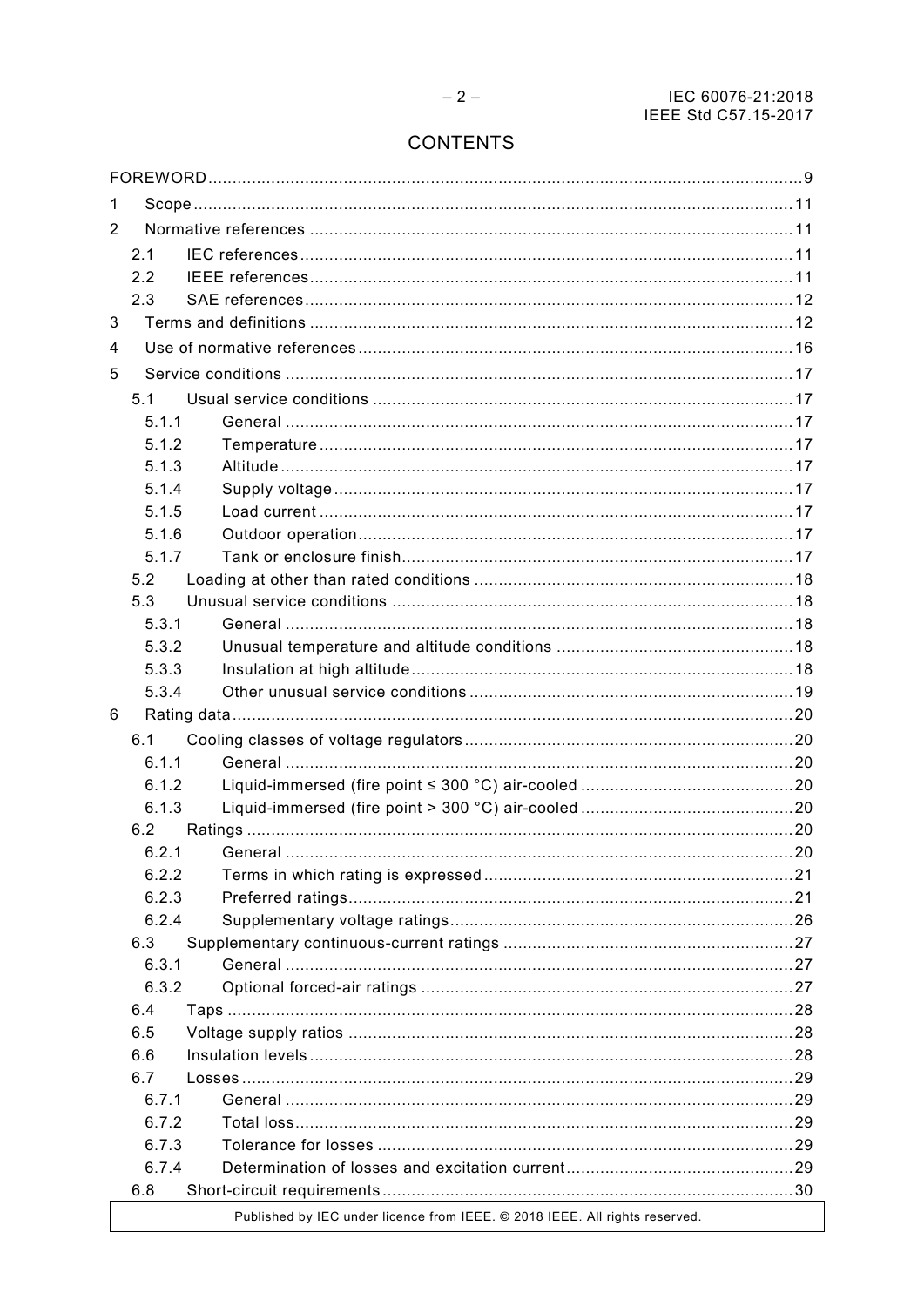|                | 6.8.1  |                                                                             |  |
|----------------|--------|-----------------------------------------------------------------------------|--|
|                | 6.8.2  |                                                                             |  |
|                | 6.8.3  | Thermal capability of voltage regulators for short-circuit conditions 31    |  |
|                | 6.9    | Sound pressure level for liquid-immersed voltage regulators31               |  |
|                | 6.10   |                                                                             |  |
|                | 6.10.1 |                                                                             |  |
|                | 6.10.2 |                                                                             |  |
|                | 6.10.3 |                                                                             |  |
| $\overline{7}$ |        |                                                                             |  |
|                | 7.1    |                                                                             |  |
|                | 7.2    |                                                                             |  |
|                | 7.3    |                                                                             |  |
|                | 7.4    |                                                                             |  |
|                | 7.5    |                                                                             |  |
|                | 7.6    |                                                                             |  |
|                | 7.6.1  |                                                                             |  |
|                | 7.6.2  |                                                                             |  |
|                | 7.6.3  |                                                                             |  |
|                | 7.6.4  |                                                                             |  |
|                | 7.6.5  |                                                                             |  |
|                | 7.6.6  |                                                                             |  |
|                | 7.6.7  |                                                                             |  |
|                | 7.6.8  |                                                                             |  |
|                | 7.7    |                                                                             |  |
|                | 7.7.1  |                                                                             |  |
|                | 7.7.2  |                                                                             |  |
|                | 7.7.3  |                                                                             |  |
| 8              |        |                                                                             |  |
|                |        |                                                                             |  |
|                | 8.1    |                                                                             |  |
|                | 8.2    |                                                                             |  |
|                | 8.2.1  |                                                                             |  |
|                | 8.2.2  |                                                                             |  |
|                | 8.2.3  |                                                                             |  |
| 9              |        |                                                                             |  |
|                | 9.1    |                                                                             |  |
|                | 9.2    |                                                                             |  |
|                | 9.2.1  |                                                                             |  |
|                | 9.2.2  |                                                                             |  |
|                | 9.2.3  |                                                                             |  |
|                | 9.2.4  |                                                                             |  |
|                | 9.3    |                                                                             |  |
|                | 9.3.1  |                                                                             |  |
|                | 9.3.2  |                                                                             |  |
|                | 9.3.3  |                                                                             |  |
|                | 9.4    |                                                                             |  |
|                | 9.4.1  |                                                                             |  |
|                | 9.4.2  |                                                                             |  |
|                |        | Published by IEC under licence from IEEE. @ 2018 IEEE. All rights reserved. |  |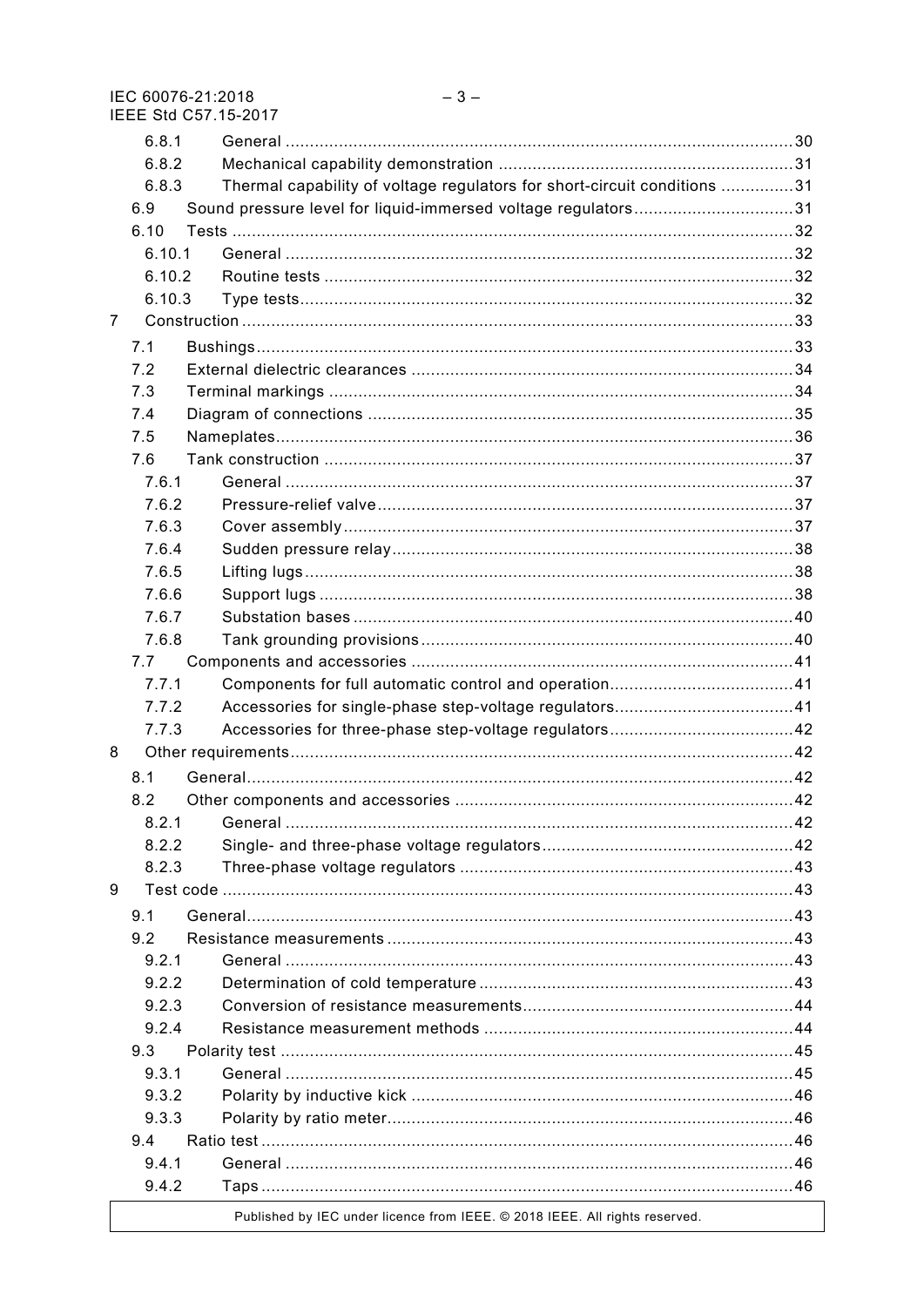| 9.4.3  |                                                                             |  |
|--------|-----------------------------------------------------------------------------|--|
| 9.4.4  |                                                                             |  |
| 9.4.5  |                                                                             |  |
| 9.4.6  |                                                                             |  |
| 9.5    |                                                                             |  |
| 9.5.1  |                                                                             |  |
| 9.5.2  |                                                                             |  |
| 9.5.3  |                                                                             |  |
| 9.5.4  |                                                                             |  |
| 9.5.5  |                                                                             |  |
| 9.5.6  |                                                                             |  |
| 9.5.7  | Correction of loss measurement due to metering phase-angle errors53         |  |
| 9.6    |                                                                             |  |
| 9.6.1  |                                                                             |  |
| 9.6.2  | Factors affecting the values of load loss and impedance voltage 55          |  |
| 9.6.3  |                                                                             |  |
| 9.6.4  | Calculation of load loss and impedance voltage from test data 58            |  |
| 9.7    |                                                                             |  |
| 9.7.1  |                                                                             |  |
| 9.7.2  |                                                                             |  |
| 9.7.3  |                                                                             |  |
| 9.7.4  |                                                                             |  |
| 9.7.5  |                                                                             |  |
| 9.7.6  |                                                                             |  |
| 9.7.7  |                                                                             |  |
| 9.8    |                                                                             |  |
| 9.8.1  |                                                                             |  |
| 9.8.2  |                                                                             |  |
| 9.8.3  |                                                                             |  |
| 9.9    |                                                                             |  |
| 9.9.1  |                                                                             |  |
| 9.9.2  |                                                                             |  |
| 9.10   |                                                                             |  |
| 9.10.1 |                                                                             |  |
| 9.10.2 |                                                                             |  |
| 9.10.3 |                                                                             |  |
| 9.10.4 |                                                                             |  |
| 9.10.5 |                                                                             |  |
| 9.11   |                                                                             |  |
| 9.11.1 |                                                                             |  |
| 9.11.2 |                                                                             |  |
| 9.11.3 |                                                                             |  |
| 9.11.4 |                                                                             |  |
| 9.11.5 |                                                                             |  |
| 9.12   |                                                                             |  |
| 9.12.1 |                                                                             |  |
| 9.12.2 |                                                                             |  |
|        | Published by IEC under licence from IEEE. © 2018 IEEE. All rights reserved. |  |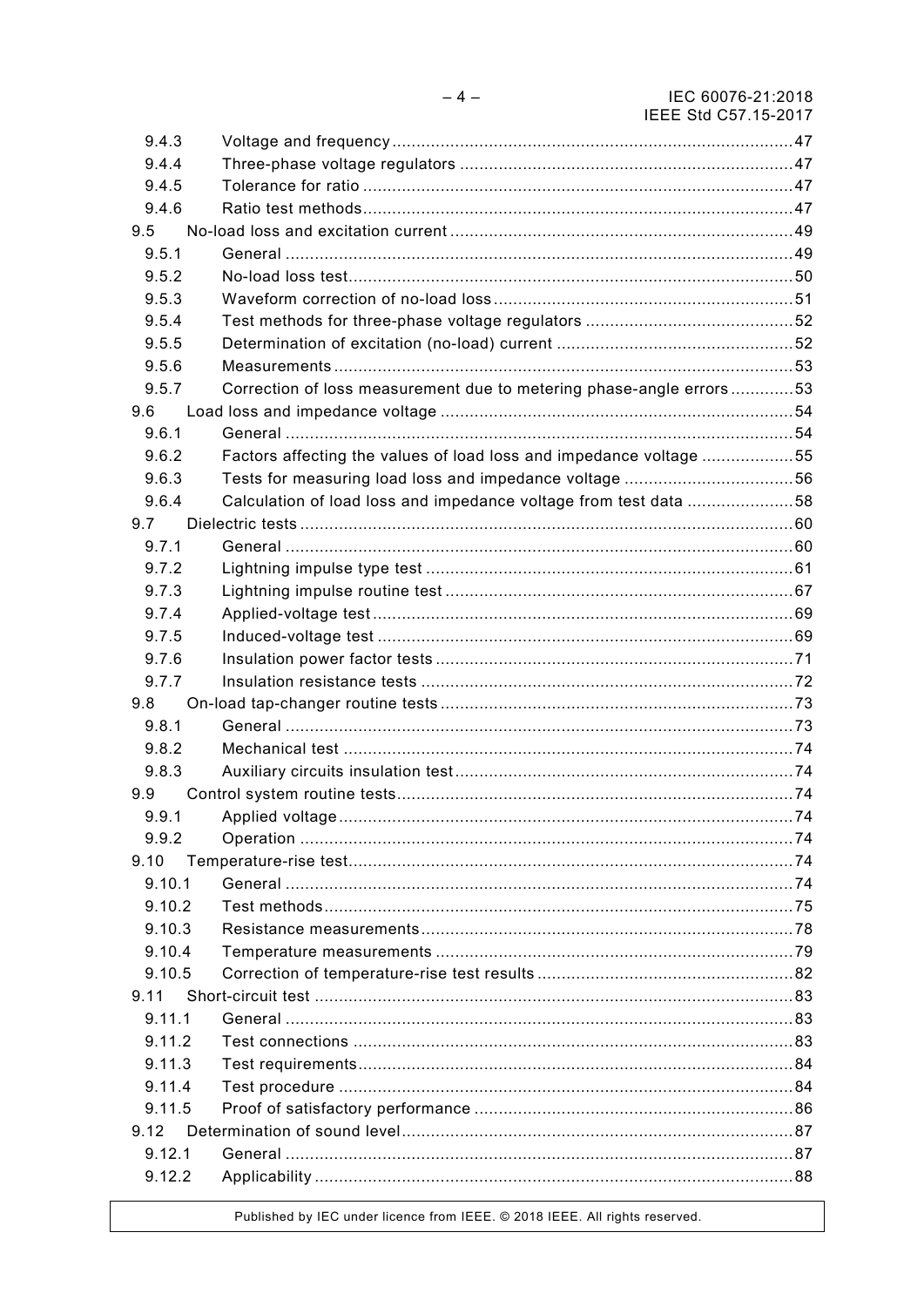| ILLL ON OUT TU-ZUTT                                                                   |  |
|---------------------------------------------------------------------------------------|--|
| 9.12.3                                                                                |  |
| 9.12.4                                                                                |  |
| 9.12.5                                                                                |  |
| 9.12.6                                                                                |  |
| 9.12.7                                                                                |  |
| 9.12.8                                                                                |  |
| 9.13                                                                                  |  |
| 9.13.1                                                                                |  |
| 9.13.2                                                                                |  |
| 9.13.3                                                                                |  |
| Calculation of winding temperature during a short-circuit99<br>9.13.4                 |  |
| 9.13.5                                                                                |  |
| 10                                                                                    |  |
| 10.1                                                                                  |  |
| 10.2                                                                                  |  |
| 10.2.1                                                                                |  |
| 10.2.2                                                                                |  |
| 10.2.3                                                                                |  |
| Type test for fault current capability of a voltage regulator enclosure 103<br>10.2.4 |  |
| 10.3                                                                                  |  |
| 10.3.1                                                                                |  |
|                                                                                       |  |
| 10.3.2                                                                                |  |
| 10.4                                                                                  |  |
| 10.4.1                                                                                |  |
| 10.4.2                                                                                |  |
| 10.4.3                                                                                |  |
| 10.4.4                                                                                |  |
| 11                                                                                    |  |
| 11.1                                                                                  |  |
| 11.2                                                                                  |  |
| Annex A (informative) Unusual temperature and altitude conditions  120                |  |
| A.1                                                                                   |  |
| A.2                                                                                   |  |
| A.3                                                                                   |  |
| A.4                                                                                   |  |
|                                                                                       |  |
| B.1                                                                                   |  |
| B.2                                                                                   |  |
|                                                                                       |  |
| C.1                                                                                   |  |
|                                                                                       |  |
| C.2                                                                                   |  |
| C.3                                                                                   |  |
| C.4                                                                                   |  |
| C.5                                                                                   |  |
| C.6                                                                                   |  |
|                                                                                       |  |

Published by IEC under licence from IEEE. @ 2018 IEEE. All rights reserved.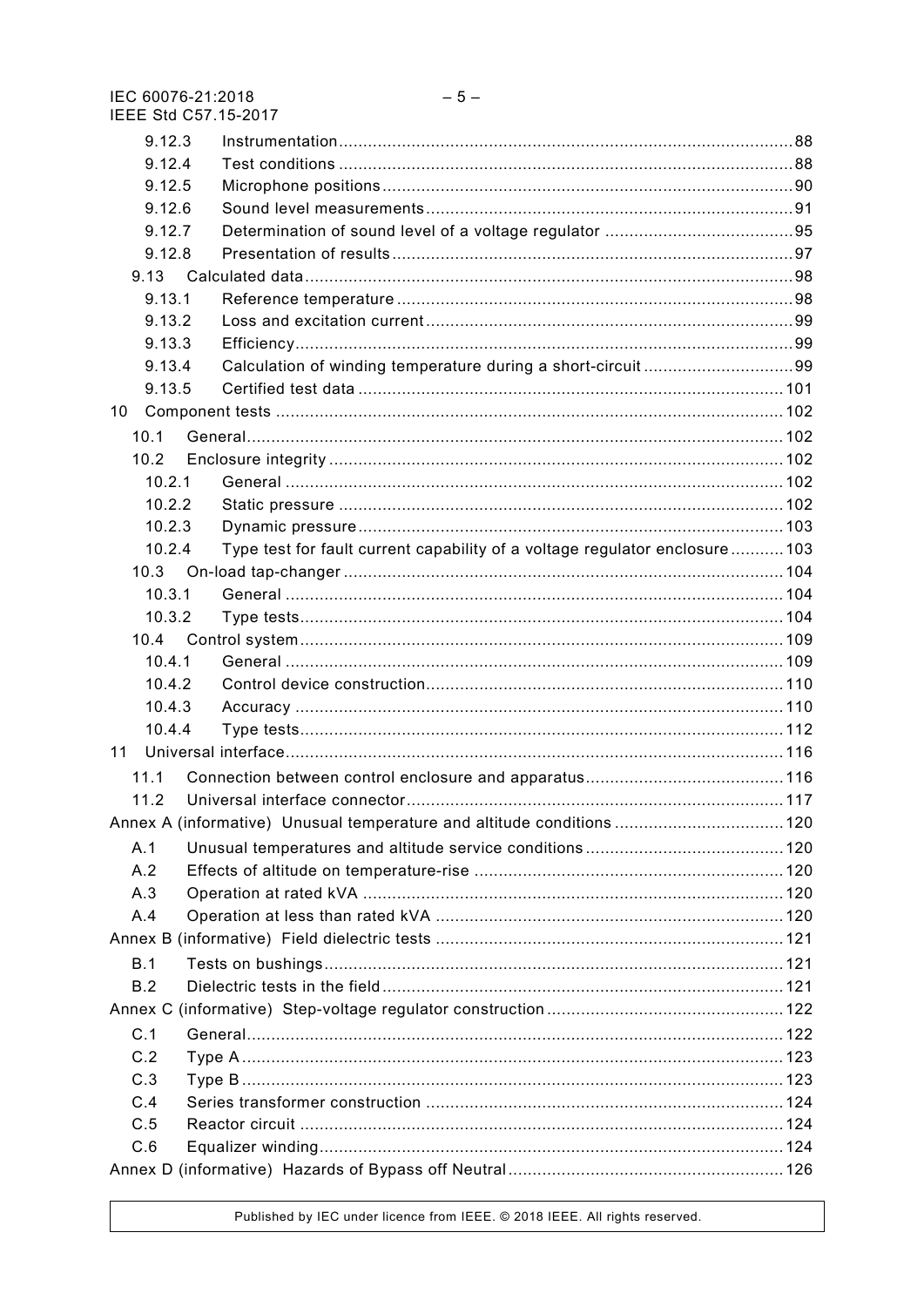|                                                                                        | Annex F (informative) Power capacitor and distributed generation compatibility 134    |  |
|----------------------------------------------------------------------------------------|---------------------------------------------------------------------------------------|--|
| F.1                                                                                    |                                                                                       |  |
| F.1.1                                                                                  |                                                                                       |  |
| F.1.2                                                                                  |                                                                                       |  |
| F.1.3                                                                                  | Voltage regulator incorporating line-drop compensation (LDC) in the                   |  |
| F.1.4                                                                                  | Voltage regulator incorporating line current compensation (LCC) in the                |  |
| F.2                                                                                    |                                                                                       |  |
| F.2.1                                                                                  |                                                                                       |  |
| F.2.2                                                                                  |                                                                                       |  |
| F.2.3                                                                                  |                                                                                       |  |
| F.2.4                                                                                  |                                                                                       |  |
| F.2.5                                                                                  |                                                                                       |  |
| F.2.6                                                                                  |                                                                                       |  |
| F.2.7                                                                                  |                                                                                       |  |
| F.2.8                                                                                  |                                                                                       |  |
| F.2.9                                                                                  |                                                                                       |  |
|                                                                                        |                                                                                       |  |
|                                                                                        |                                                                                       |  |
|                                                                                        |                                                                                       |  |
|                                                                                        | Figure 2 - Three-phase voltage regulators with two arrangements of bushings35         |  |
|                                                                                        |                                                                                       |  |
|                                                                                        |                                                                                       |  |
| Figure 5 – Connections for voltmeter-ammeter method of resistance measurement 44       |                                                                                       |  |
|                                                                                        | Figure 6 - Voltage regulator connected for polarity testing - Voltage regulator in    |  |
|                                                                                        |                                                                                       |  |
|                                                                                        | Figure 7 – Voltmeter arranged to read the difference between the two output side      |  |
|                                                                                        | Figure 8 - Voltmeters arranged to read the two series winding voltages  48            |  |
|                                                                                        |                                                                                       |  |
|                                                                                        |                                                                                       |  |
| Figure 10 - Connection for no-load loss test of single-phase voltage regulator without |                                                                                       |  |
| Figure 11 - Connections for no-load loss test of a single-phase voltage regulator with |                                                                                       |  |
|                                                                                        | Figure 12 - Three-phase voltage regulator connections for no-load loss and excitation |  |
|                                                                                        | Figure 13 - Single-phase voltage regulator connections for load loss and impedance    |  |
|                                                                                        | Figure 14 - Single-phase voltage regulator connections for load loss and impedance    |  |
| Figure 15 – Three-phase voltage regulator connections for load loss and impedance      |                                                                                       |  |
|                                                                                        |                                                                                       |  |
|                                                                                        |                                                                                       |  |
|                                                                                        |                                                                                       |  |

Published by IEC under licence from IEEE. © 2018 IEEE. All rights reserved.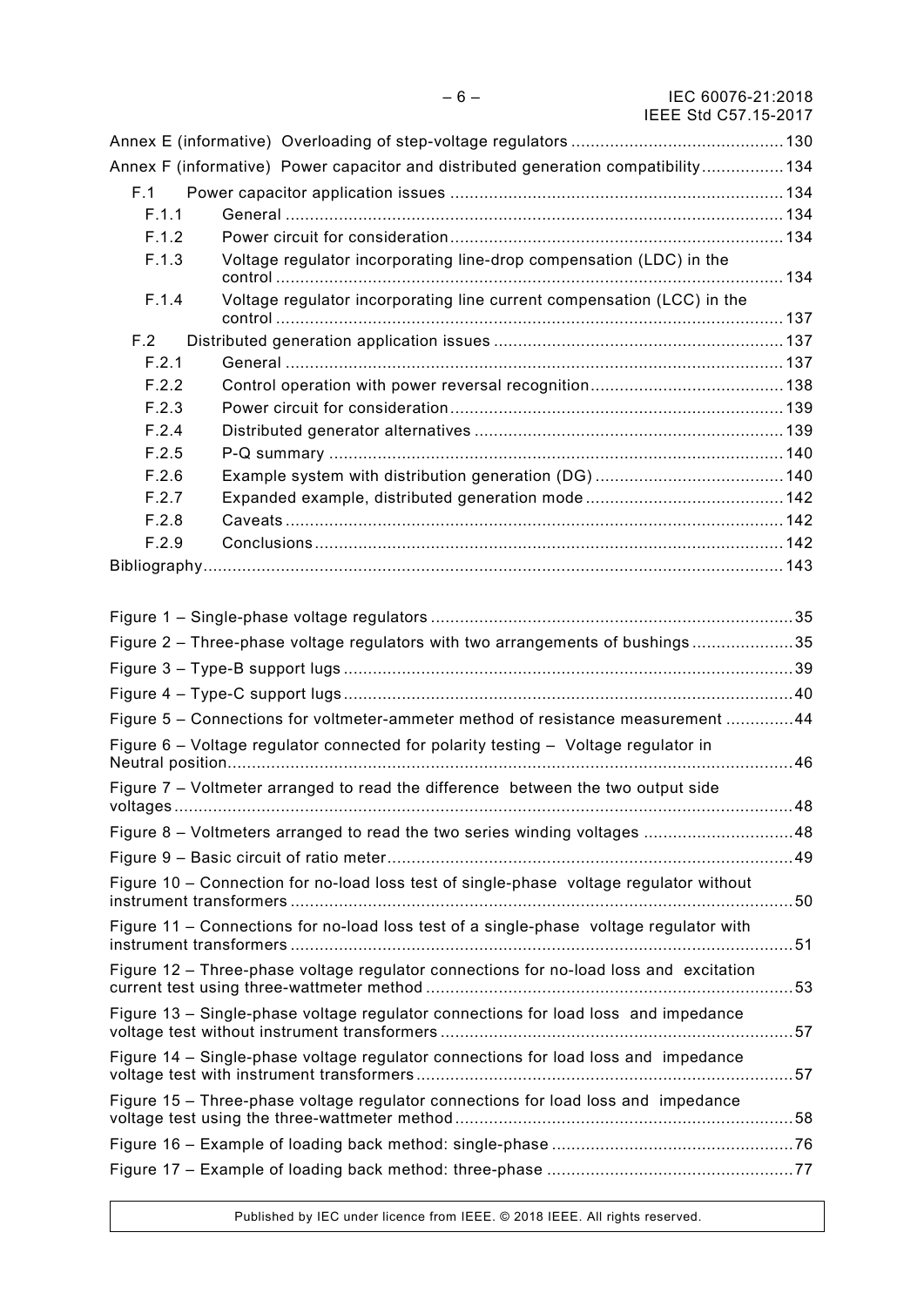IEC 60076-21:2018 – 7 – IEEE Std C57.15-2017

| Figure 19 - Sound reflection correction factor "K" calculated as per Equation (29)94    |  |
|-----------------------------------------------------------------------------------------|--|
|                                                                                         |  |
|                                                                                         |  |
|                                                                                         |  |
|                                                                                         |  |
|                                                                                         |  |
| Figure C.1 - Basic diagram of single-phase, Type A, step-voltage regulator  122         |  |
| Figure C.2 - Basic diagram of single-phase, Type B, step-voltage regulator 122          |  |
|                                                                                         |  |
|                                                                                         |  |
|                                                                                         |  |
| Figure C.6 – Equalizer winding and reactor circuitry – Non-bridging tap position 125    |  |
| Figure C.7 - Equalizer winding and reactor circuitry - Bridging tap position 125        |  |
|                                                                                         |  |
| Figure D.2 - Example of "Bypass off Neutral" RMS symmetrical current pattern of a       |  |
| Figure D.3 - Example of "Bypass off Neutral" RMS symmetrical current pattern of a       |  |
|                                                                                         |  |
|                                                                                         |  |
|                                                                                         |  |
|                                                                                         |  |
|                                                                                         |  |
| Figure F.1 - Power distribution substation and representative distribution feeder 134   |  |
|                                                                                         |  |
|                                                                                         |  |
| Table 1 - Dielectric strength correction factors for altitudes greater than 1 000 m     |  |
|                                                                                         |  |
|                                                                                         |  |
| Table 3 - Ratings for liquid-immersed 60 Hz step-voltage regulators (single-phase)22    |  |
| Table 4 - Ratings for liquid-immersed 50 Hz step-voltage regulators (single-phase) 23   |  |
| Table 5 - Ratings for liquid-immersed 60 Hz step-voltage regulators (three-phase) 25    |  |
| Table 6 - Ratings for liquid-immersed 50 Hz step-voltage regulators (three-phase) 26    |  |
|                                                                                         |  |
|                                                                                         |  |
|                                                                                         |  |
|                                                                                         |  |
| Table 11 - Interrelationships of dielectric insulation levels for voltage regulators 29 |  |
|                                                                                         |  |

Table 13 – Maximum no-load (excitation) sound pressure levels ...........................................31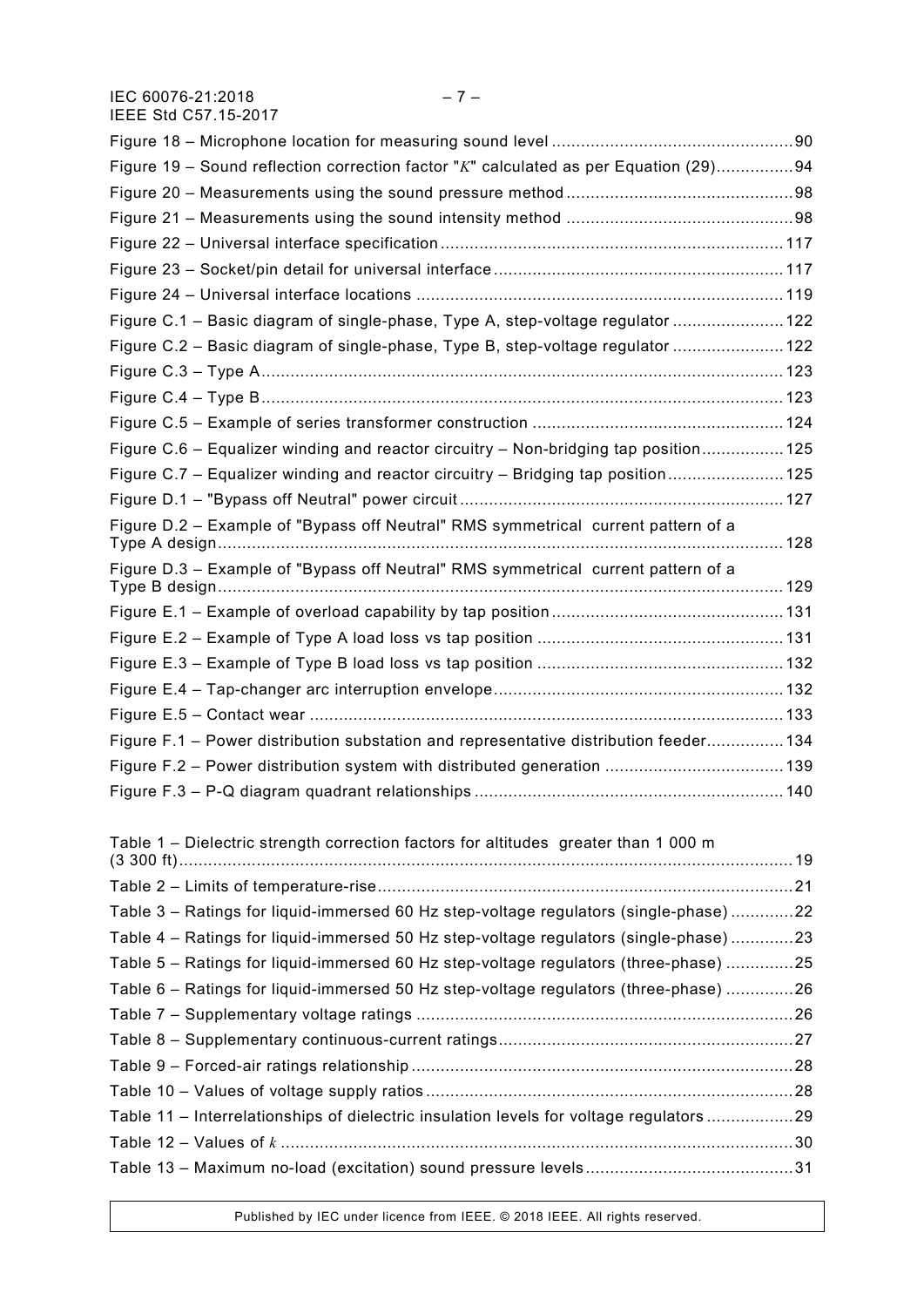| Table 20 - Approximate values of the average acoustic absorption coefficient 93                 |  |
|-------------------------------------------------------------------------------------------------|--|
| Table 21 - Voltage level values for select line-drop compensation 112                           |  |
|                                                                                                 |  |
|                                                                                                 |  |
| Table A.1 – Maximum allowable average temperature of cooling air for rated kVA <sup>a</sup> 120 |  |
| Table A.2 – Rated kVA correction factors for altitudes greater than 1 000 m (3 300 ft)120       |  |
| Table F.1 - Relevant system voltages and currents with capacitor location 136                   |  |
| Table F.2 – System and voltage regulator control response with example distributed              |  |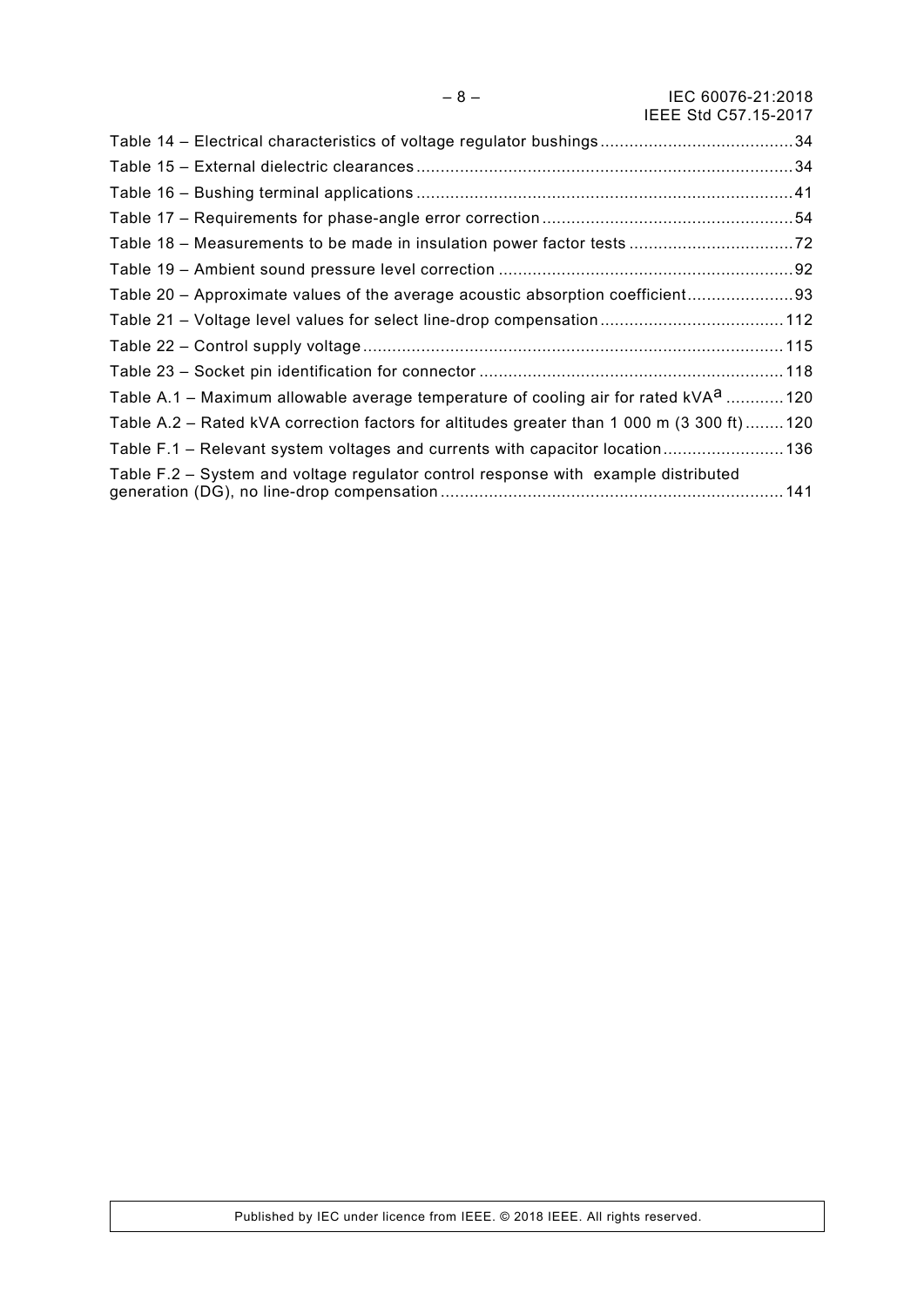#### **POWER TRANSFORMERS –**

## **Part 21: Standard requirements, terminology, and test code for step-voltage regulators**

## FOREWORD

<span id="page-8-0"></span>1) The International Electrotechnical Commission (IEC) is a worldwide organization for standardization comprising all national electrotechnical committees (IEC National Committees). The object of IEC is to promote international co-operation on all questions concerning standardization in the electrical and electronic fields. To this end and in addition to other activities, IEC publishes International Standards, Technical Specifications, Technical Reports, Publicly Available Specifications (PAS) and Guides (hereafter referred to as "IEC Publication(s)"). Their preparation is entrusted to technical committees; any IEC National Committee interested in the subject dealt with may participate in this preparatory work. International, governmental and nongovernmental organizations liaising with the IEC also participate in this preparation.

IEEE Standards documents are developed within IEEE Societies and Standards Coordinating Committees of the IEEE Standards Association (IEEE-SA) Standards Board. IEEE develops its standards through a consensus development process, approved by the American National Standards Institute, which brings together volunteers representing varied viewpoints and interests to achieve the final product. Volunteers are not necessarily members of IEEE and serve without compensation. While IEEE administers the process and establishes rules to promote fairness in the consensus development process, IEEE does not independently evaluate, test, or verify the accuracy of any of the information contained in its standards. Use of IEEE Standards documents is wholly voluntary. *IEEE documents are made available for use subject to important notices and legal disclaimers (see* <http://standards.ieee.org/IPR/disclaimers.html> *for more information).*

IEC collaborates closely with IEEE in accordance with conditions determined by agreement between the two organizations. This Dual Logo International Standard was jointly developed by the IEC and IEEE under the terms of that agreement.

- 2) The formal decisions of IEC on technical matters express, as nearly as possible, an international consensus of opinion on the relevant subjects since each technical committee has representation from all interested IEC National Committees. The formal decisions of IEEE on technical matters, once consensus within IEEE Societies and Standards Coordinating Committees has been reached, is determined by a balanced ballot of materially interested parties who indicate interest in reviewing the proposed standard. Final approval of the IEEE standards document is given by the IEEE Standards Association (IEEE-SA) Standards Board.
- 3) IEC/IEEE Publications have the form of recommendations for international use and are accepted by IEC National Committees/IEEE Societies in that sense. While all reasonable efforts are made to ensure that the technical content of IEC/IEEE Publications is accurate, IEC or IEEE cannot be held responsible for the way in which they are used or for any misinterpretation by any end user.
- 4) In order to promote international uniformity, IEC National Committees undertake to apply IEC Publications (including IEC/IEEE Publications) transparently to the maximum extent possible in their national and regional publications. Any divergence between any IEC/IEEE Publication and the corresponding national or regional publication shall be clearly indicated in the latter.
- 5) IEC and IEEE do not provide any attestation of conformity. Independent certification bodies provide conformity assessment services and, in some areas, access to IEC marks of conformity. IEC and IEEE are not responsible for any services carried out by independent certification bodies.
- 6) All users should ensure that they have the latest edition of this publication.
- 7) No liability shall attach to IEC or IEEE or their directors, employees, servants or agents including individual experts and members of technical committees and IEC National Committees, or volunteers of IEEE Societies and the Standards Coordinating Committees of the IEEE Standards Association (IEEE-SA) Standards Board, for any personal injury, property damage or other damage of any nature whatsoever, whether direct or indirect, or for costs (including legal fees) and expenses arising out of the publication, use of, or reliance upon, this IEC/IEEE Publication or any other IEC or IEEE Publications.
- 8) Attention is drawn to the normative references cited in this publication. Use of the referenced publications is indispensable for the correct application of this publication.
- 9) Attention is drawn to the possibility that implementation of this IEC/IEEE Publication may require use of material covered by patent rights. By publication of this standard, no position is taken with respect to the existence or validity of any patent rights in connection therewith. IEC or IEEE shall not be held responsible for identifying Essential Patent Claims for which a license may be required, for conducting inquiries into the legal validity or scope of Patent Claims or determining whether any licensing terms or conditions provided in connection with submission of a Letter of Assurance, if any, or in any licensing agreements are reasonable or non-discriminatory. Users of this standard are expressly advised that determination of the validity of any patent rights, and the risk of infringement of such rights, is entirely their own responsibility.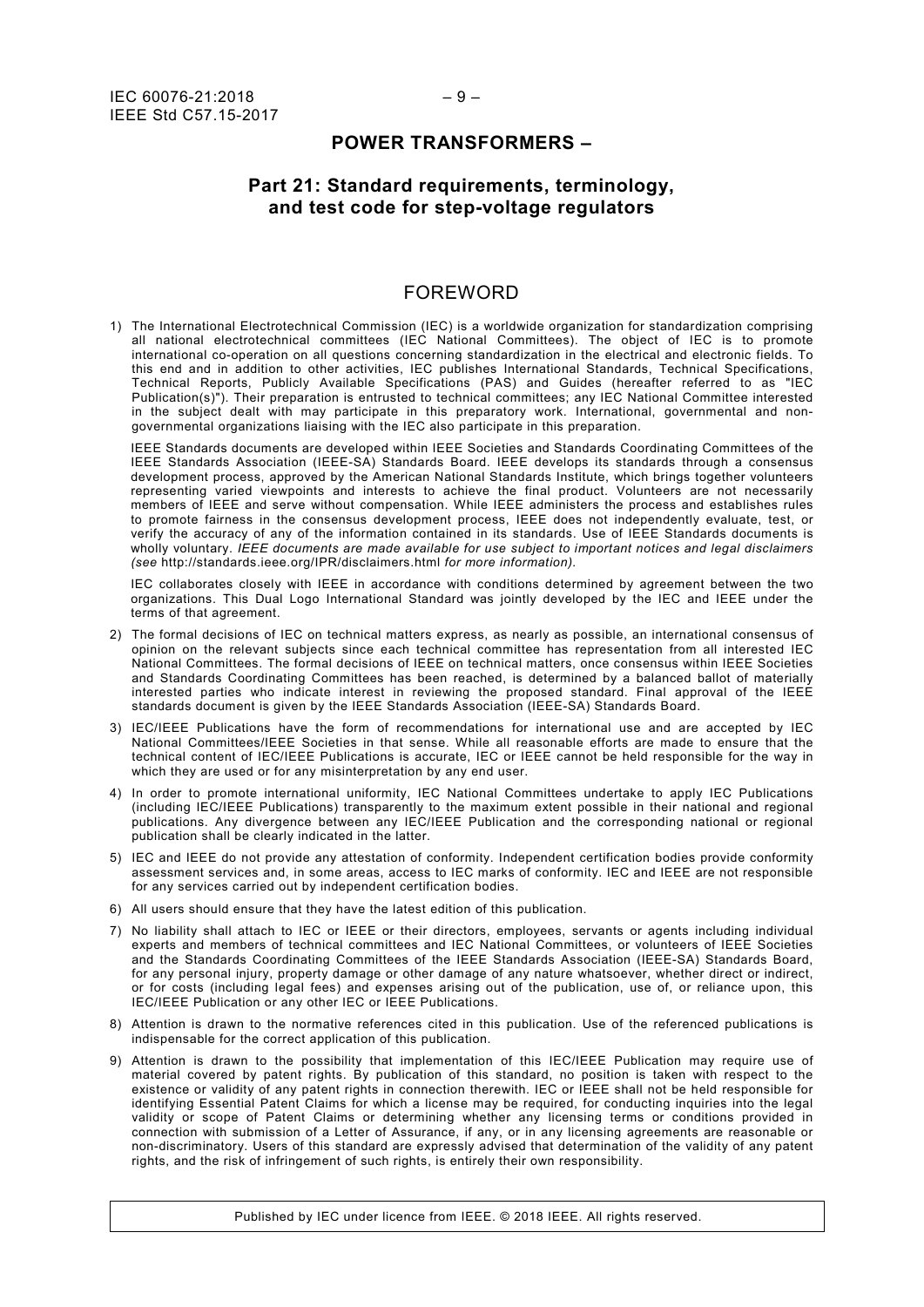International Standard IEC 60076-21/IEEE Std C57.15-2017 has been prepared by IEC technical committee 14: Power transformers, in cooperation with the Transformers Committee of the IEEE Power and Energy Society<sup>1</sup>, under the IEC/IEEE Dual Logo Agreement.

This publication is published as an IEC/IEEE Dual Logo standard. This second edition cancels and replaces IEC 60076-21, published in 2011, and IEEE Std C57.15-2009.

This edition includes the following significant technical changes with respect to IEC 60076-21:2011/IEEE Std C57.15-2009:

- a) updated list of normative and bibliography IEC and IEEE references and their associated text;
- b) updated tables of preferred ratings for inclusion of maximum system voltage  $(U_m)$ , nominal system voltage and rated voltage (*U*r);
- c) inclusion of tables for optional fan-cooled ratings, external dielectric clearances and sound pressure levels;
- d) revision of short-circuit requirements for distribution and substation voltage regulators;
- e) inclusion of an universal interface between control enclosure and apparatus;
- f) inclusion of tap-changer routine and type tests;
- g) inclusion of audible sound pressure emissions test procedures;
- h) inclusion of tank enclosure integrity type test procedures;
- i) update of control environmental IEC reference test standard.

The text of this standard is based on the following documents:

| <b>FDIS</b> | Report on voting |
|-------------|------------------|
| 14/974/FDIS | 14/989/RVD       |

Full information on the voting for the approval of this standard can be found in the report on voting indicated in the above table.

International standards are drafted in accordance with the rules given in the ISO/IEC Directives, Part 2.

A list of parts of the 60076 International Standard, published under the general title *Power transformers*, can be found on the IEC website.

The IEC Technical Committee and IEEE Technical Committee have decided that the contents of this publication will remain unchanged until the stability date indicated on the IEC website under "http://webstore.iec.ch" in the data related to the specific publication. At this date, the publication will be

- reconfirmed,
- withdrawn,
- replaced by a revised edition, or
- amended.

\_\_\_\_\_\_\_\_\_\_\_\_\_

A bilingual version of this publication may be issued at a later date.

Published by IEC under licence from IEEE. © 2018 IEEE. All rights reserved.

<span id="page-9-0"></span><sup>1</sup> A list of IEEE participants can be found at the following URL: https://standards.ieee.org/standard/C57.15-2017.html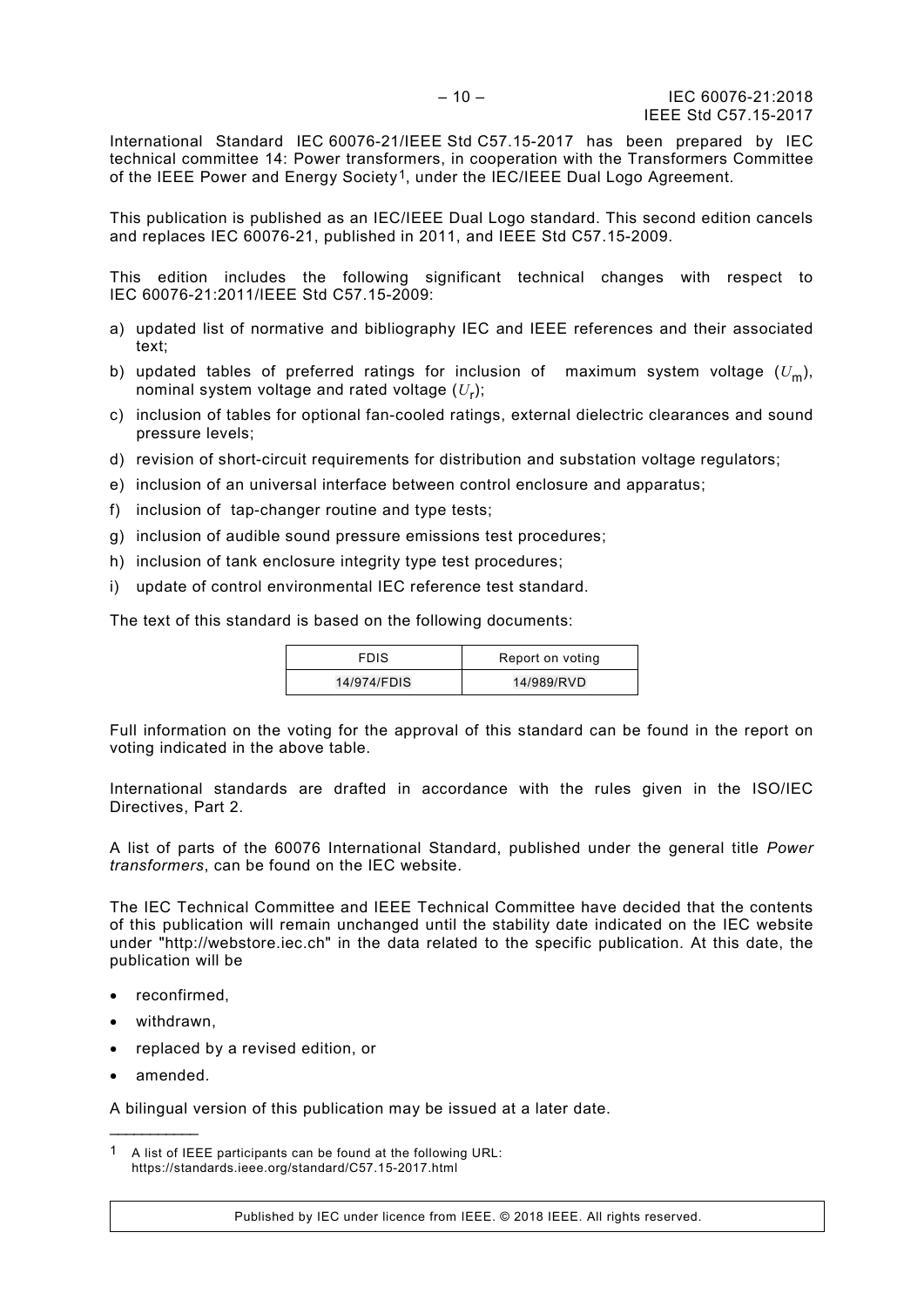## **POWER TRANSFORMERS –**

## **Part 21: Standard requirements, terminology, and test code for step-voltage regulators**

#### <span id="page-10-0"></span>**1 Scope**

This document describes electrical, mechanical and test requirements of liquid-immersed, single- and three-phase, 50 Hz and 60 Hz, self and forced-air cooled, distribution, overhead and substation, step-voltage regulators, 1 000 kVA (single-phase units) or 3 000 kVA (threephase units) and smaller, 34 500 volts and below (2 400 V minimum) and their associated controls.

Requirements, references and definitions relevant to either IEC or IEEE contexts are given and their use is described in Clause 4.

#### <span id="page-10-1"></span>**2 Normative references**

The following documents are referred to in the text in such a way that some or all of their content constitutes requirements of this document. For dated references, only the edition cited applies. For undated references, the latest edition of the referenced document (including any amendments) applies.

#### <span id="page-10-2"></span>**2.1 IEC references**

IEC 60050-421, *International Electrotechnical Vocabulary – Chapter 421: Power transformers and reactors*

IEC 60060 (all parts), *High-voltage test techniques*

IEC 60076-2, *Power transformers – Part 2: Temperature rise for liquid-immersed transformers*

IEC 60255-1, *Measuring relays and protection equipment – Part 1: Common requirements*

IEC 60255-21-1, *Electrical relays – Part 21: Vibration, shock, bump and seismic tests on measuring relays and protection equipment – Section One: Vibration tests (sinusoidal)*

IEC 60255-26, *Measuring relays and protection equipment – Part 26: Electromagnetic compatibility requirements*

IEC 60255-27, *Measuring relays and protection equipment – Part 27: Product safety requirements*

IEC 61672-1, *Electroacoustics – Sound level meters – Part 1: Specifications*

### <span id="page-10-3"></span>**2.2 IEEE references**

IEEE Std 4™, *IEEE Standard Techniques for High-Voltage Testing*